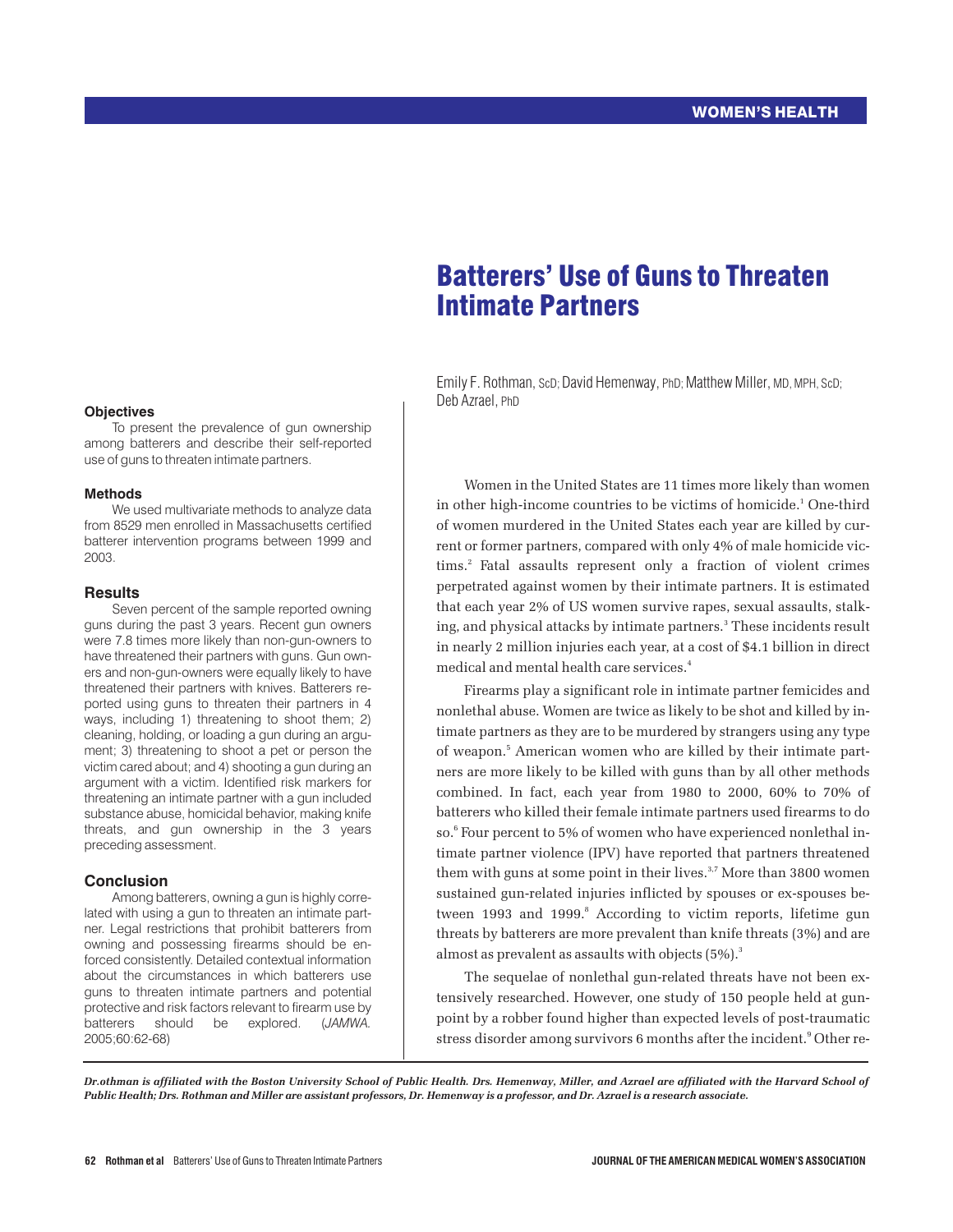search has suggested that children exposed to interparental violence involving knives or guns are at elevated risk for conduct disorders, depression, and anxiety.<sup>10</sup> A germinal study of IPV victims found that abusers' gun ownership can be perceived as a constant lethal threat and may inhibit help-seeking or attempts to leave the relationship. $11$  Several recent studies have supported the contention that IPV victims whose batterers have access to guns are in greater danger than women who are battered by non-gun-owners. Batterers with access to guns appear to be more physically injurious to victims <sup>12</sup> and are 7 to 8 times more likely to kill their victims than are batterers without guns.<sup>7,13</sup>

The prevalence of gun ownership among batterers in the

United States is unknown. Although women typically underreport the presence of guns in the home as compared with their cohabiting male partners' reports,<sup>14</sup> studies have found that 24% of battered women in a Kansas sample and 41% of battered women in a Texas-Virginia sample reported that guns were kept in their homes.<sup>7,12</sup> Thirty-five percent of all women in Kansas and 29% of all women in both Texas and Virginia reported that guns were kept at home,<sup>15</sup> so it remains unclear whether male batterers are any more or less likely to own guns than other men.

The goals of this study were to: 1) calculate gun ownership among male batterers enrolled in a statewide network of intervention programs, 2) find out how often they made 4 specific types of gun-related threats, 3) estimate the relationship between recent gun ownership and lifetime gun threats in this sample, 4) identify other risk markers for threatening an intimate partner with a gun, and 5) compare the number of knife and gun threats by gun owners and non-gun-owners.

# **Methods**

#### *Sample*

The records of 8529 male clients of Massachusetts batterer intervention programs were retrieved from a publicly available database from the Massachusetts Department of Public Health (MDPH). Massachusetts courts order roughly 2500 people to one of the 20 state-certified batterer intervention programs each year. All of the programs are for nonincarcerated offenders. The data used in this analysis were collected from batterer intervention program clients during their initial appointments; counselors used a stan-

**One third of women murdered in the**

**United States each year are killed by current or**

**former partners.**

dard data collection form that was completed and forwarded to MDPH for compilation. The Human Subjects Committee at the Harvard School of Public Health approved the use of this dataset for this research.

Data from 8623 clients who completed intake interviews between October 1999 and May 2003 were available. Twenty records were dropped because they did not include data on gun ownership; data from 74 female batterers were also dropped.

#### *Measures*

Recent gun ownership was assessed through a single question on the intake form: Have you personally owned a

> gun in the last 3 years? Each client was also asked the following 4 questions: Have you ever threatened to use a firearm against an intimate partner without actually displaying the firearm? Have you ever handled, cleaned, loaded, or displayed a firearm during an argument with a partner or ex-partner? Have you ever threatened to use a firearm against a person or thing an intimate partner cared about (family member, pet, friend, or object) without actually displaying a firearm? Have you ever shot a gun during an argument with a partner or ex-partner? Cli-

ents were classified as having threatened an intimate with a gun if they responded positively to one or more of these questions.

Independent variables included self-reported demographics, knife threats against intimate partner, criminal behavior, incarceration and restraining order history before the assault or violation resulting in referral to the intervention program, lifetime drug or alcohol abuse, lifetime suicidal or homicidal behavior, history of military service, fatherhood status, and recent gun ownership. The majority of these exposures were assessed through single-item self-reports. Knife threats against intimate partners were assessed by 2 questions: Have you ever cleaned, handled or displayed a knife during an argument with a victim? Have you ever used a knife during an argument with a victim? Program counselors verified clients' responses with records from probation or child protective services when possible.

The substance abuse variable was a composite that included a positive response to any 1 of 4 questions pertaining to residential and outpatient substance abuse treatment, self-reported alcohol or drug abuse, and binge drinking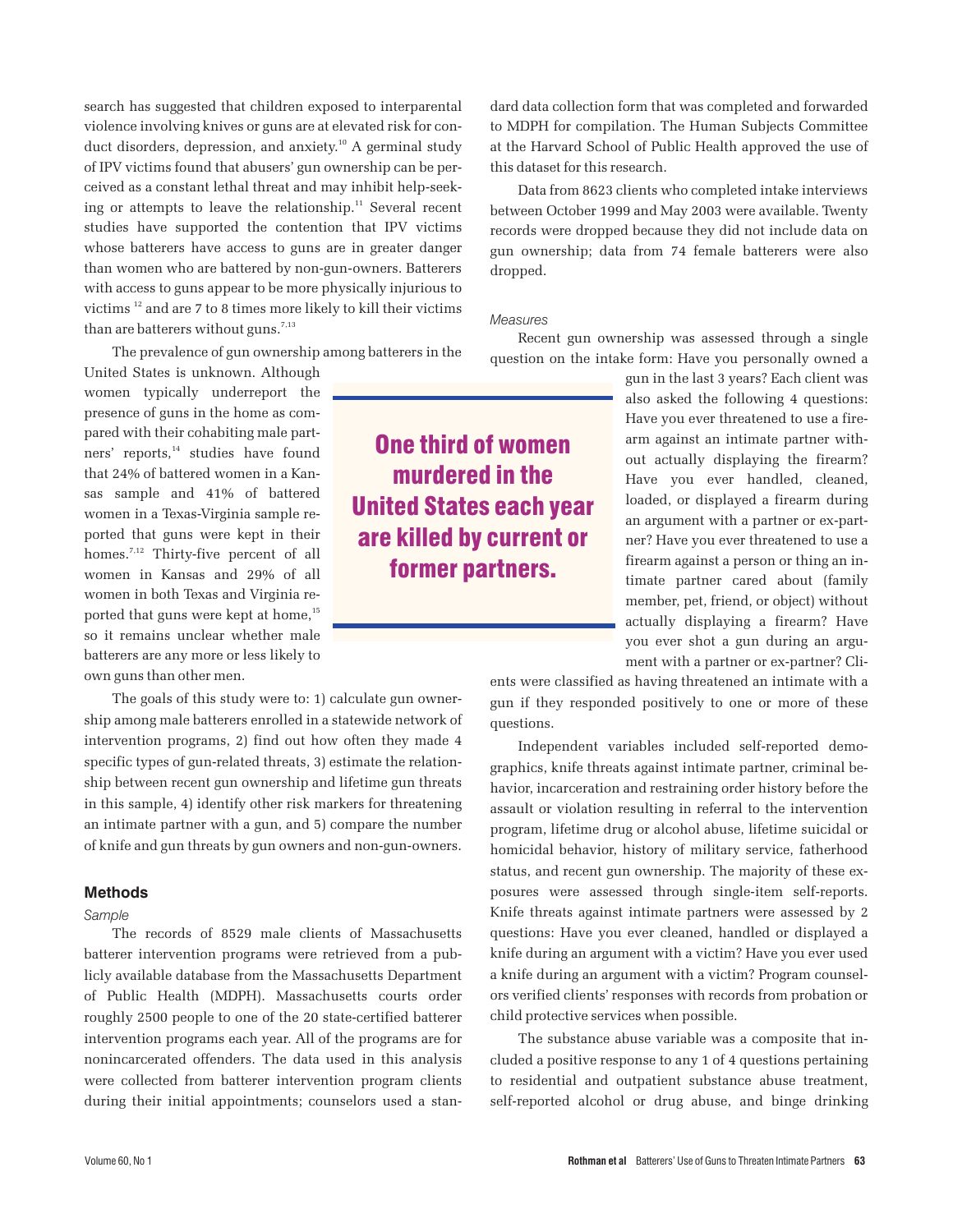| <b>Threat</b>                                                            | Gun<br><b>Owners</b><br>$(n=612)$ | Non-gun-<br>owners<br>$(n=7917)$ | Total<br>$(n=8529)$ |
|--------------------------------------------------------------------------|-----------------------------------|----------------------------------|---------------------|
| Knife or gun threat                                                      | 79 (12.9)                         | 388(4.9)                         | 467(5.5)            |
| Gun threat                                                               | 72 (11.8)                         | 165(2.1)                         | 237(2.8)            |
| Threatened partner with gun without displaying it                        | 38(6.2)                           | 88(1.1)                          | 126(1.5)            |
| Cleaned, loaded, or held gun during argument with partner                | 42(6.9)                           | 74 (0.9)                         | 116(1.4)            |
| Threatened pet or other thing partner cares about without displaying gun | 28(4.6)                           | 73 (0.9)                         | 101(1.2)            |
| Shot gun during argument with partner                                    | 26(4.3)                           | 42(0.5)                          | 68 (1.0)            |
| Knife threat                                                             | 23(3.8)                           | 262(3.3)                         | 285(3.4)            |
| Handled, cleaned, or displayed knife during argument with partner        | 19(3.1)                           | 186(2.4)                         | 205(2.4)            |
| Used knife as weapon or to threaten during argument with partner         | 15(2.5)                           | 181(2.3)                         | 196(2.3)            |

**Table 1.** Frequency of Gun- and Knife-Related Threats Among Batterers, No. (%) (n=8529)

(which was defined as consuming 5 or more drinks on an occasion). One of these 4 questions is also asked on the national Behavioral Risk Factor Surveillance Survey (BRFSS): In the past 30 days, on how many days have you had at least one drink of alcohol? The other 3 questions were: Do you have a history of alcohol or other drug abuse? That is, have you suffered any social, emotional, physical, or legal consequences as a result of substance abuse? Have you ever been referred to a substance abuse program? Have you ever been in residential treatment for drugs or alcohol?

Demographic variables, including age, income, and race, were collected through standard questions taken from the national Behavioral Risk Factor Surveillance Survey. Census data and definitions of metropolitan statistical areas were used to categorize clients as rural, suburban, or urban residents.

## *Analysis*

Three separate analyses were performed using STATA software version 6.16 First, the frequencies of specific forms of gun-related and knife-related threats were calculated. Next, bivariate and multivariate analyses were conducted to examine both crude and adjusted relationships between individual factors and batterers' gun threats. Criterion for entry into the final model was a p-value of .20. Two variables were considered to be nearly collinear if the absolute value of the correlation coefficient was  $0.9$ .<sup>17</sup> The highest correlation coefficient between 2 predictor variables was 0.3, thus no near collinearity was detected.

# **Results**

Seven percent (n=612) of our sample reported gun ownership during the previous 3 years. Thirteen percent (n=79) of the gun owners and 5% (n=388) of the non-gun-owners had used either knives or guns to threaten intimate partners (Table 1). Almost 3% (n=237) of the total sample and 12%  $(n=72)$  of those who owned guns during the previous 3 years reported that they had made at least 1 of 4 gun-related threats during their lifetimes. Forty-six percent (n=108) of those who reported making at least 1 form of gun threat made 2 or more. Between 3% and 4% of both gun-owning and nongun-owning batterers reported using knives to threaten or harm intimate partners during their lifetimes.

Men from all racial, income, age, and metropolitan status categories reported threatening their partners with guns (Table 2). Bivariate results indicated that lower-income batterers were somewhat more likely to report using guns to threaten intimates than were their higher-income counterparts. Substance abusers were 70% more likely to have threatened partners with guns than were those without histories of substance abuse. Homicidal and suicidal behavior were strongly associated with gun threats in the crude analysis; suicidal behavior did not remain significant in the adjusted model.

Three variables failed to meet the criterion for entry into the final model, including history of military service, fatherhood, and history of suicidal behavior. Suicidal behavior was retained for clinical interest and is therefore included in Table 2. An interaction between age and criminal history also failed to meet the criterion for retention in the final model.

Gun ownership was strongly associated with using a gun to threaten an intimate in the multivariate model; recent gun owners were 7.8 times more likely than non-gun-owners to have made gun-related threats to intimates in the preceding 3 years. Those who had made knife-related threats were 8.8 times more likely than were those who reported no knife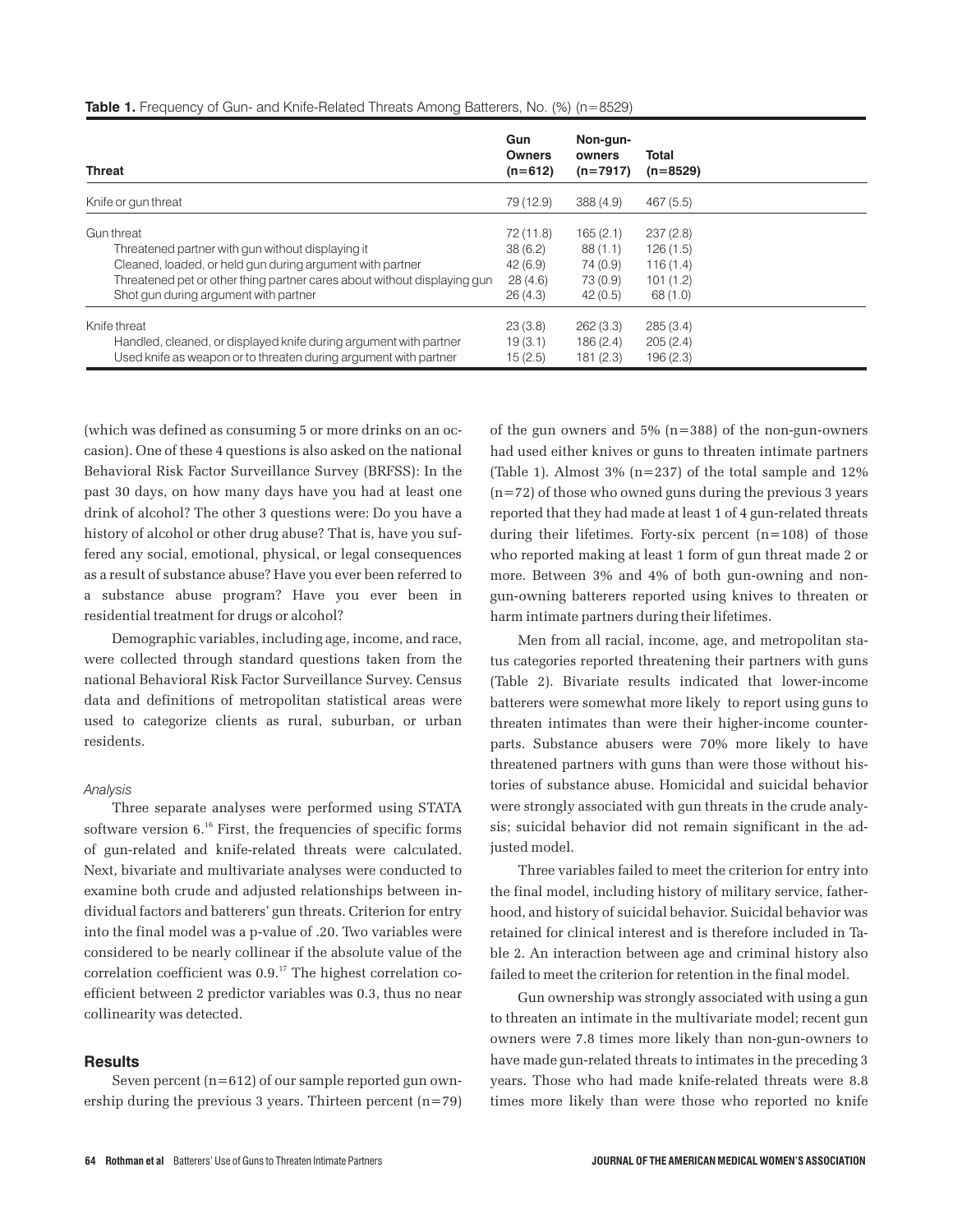# **Table 2.** Batterers' Use of Guns to Threaten Intimate Partners, by Demographic Characteristics

| Characteristic No.                                      | <b>Total</b> | <b>Used Gun</b><br>to Threaten<br>Partner,<br>$(\%)$ | Crude<br><b>Odds Ratio</b><br>(95% Confidence<br>Interval) | <b>Adjusted</b><br><b>Odds Ratio</b><br>(95% Confidence<br>Interval)* |  |
|---------------------------------------------------------|--------------|------------------------------------------------------|------------------------------------------------------------|-----------------------------------------------------------------------|--|
| Overall sample                                          | 8529         | 237(2.8)                                             |                                                            |                                                                       |  |
| Annual income                                           |              |                                                      |                                                            |                                                                       |  |
| <\$20 000 (reference group)                             | 5010         | 158(3.2)                                             | 1.0 reference                                              | 1.0 reference                                                         |  |
| $\geq$ \$20 000 and <\$50000                            | 2428         | 53(2.2)                                              | $0.7(0.5-0.9)$                                             | $0.8(0.6-1.2)$                                                        |  |
| $\geq$ \$50000                                          | 737          | 17(2.3)                                              | $0.7(0.4-1.2)$                                             | $0.9(0.5-1.5)$                                                        |  |
| Residence                                               |              |                                                      |                                                            |                                                                       |  |
| Urban (reference group)                                 | 3692         | 115(3.1)                                             | 1.0 reference                                              | 1.0 reference                                                         |  |
| Suburban                                                | 3623         | 85(2.4)                                              | $0.8(0.5-1.1)$                                             | $0.8(0.6-1.1)$                                                        |  |
| Rural                                                   | 679          | 18(2.7)                                              | $1.0(0.7-1.5)$                                             | $0.7(0.4-1.2)$                                                        |  |
| Race                                                    |              |                                                      |                                                            |                                                                       |  |
| White (reference group)                                 | 4701         | 131(2.8)                                             | 1.0 reference                                              | 1.0 reference                                                         |  |
| African American                                        | 1774         | 65(3.7)                                              | $1.3(1.0-1.8)$                                             | $1.5(1.0-2.1)$                                                        |  |
| Hispanic                                                | 1542         | 31(2.0)                                              | $0.7(0.5-1.1)$                                             | $0.8(0.5-1.3)$                                                        |  |
| Other                                                   | 512          | 10(2.0)                                              | $0.7(0.4-1.3)$                                             | $1.0(0.5-2.0)$                                                        |  |
| Owned a gun past 3 years                                |              |                                                      |                                                            |                                                                       |  |
| Yes                                                     | 612          | 72 (11.8)                                            | $6.3(4.7-8.4)$                                             | $7.8(5.6-11.0)$                                                       |  |
| <b>No</b>                                               | 7917         | 165(2.1)                                             |                                                            |                                                                       |  |
| Ever used knife to threaten/harm partner                |              |                                                      |                                                            |                                                                       |  |
| Yes                                                     | 285          | 55 (19.3)                                            | $10.6(7.6-14.7)$                                           | $8.8(6.1 - 12.8)$                                                     |  |
| <b>No</b>                                               | 8244         | 182(2.4)                                             |                                                            |                                                                       |  |
| Criminal record before referral event                   |              |                                                      |                                                            |                                                                       |  |
| Yes                                                     | 5405         | 180(3.3)                                             | $1.9(1.4-2.5)$                                             | $1.3(1.0-1.9)$                                                        |  |
| <b>No</b>                                               | 3124         | 57(1.8)                                              |                                                            |                                                                       |  |
| Victim had restraining order at referral event          |              |                                                      |                                                            |                                                                       |  |
| Yes                                                     | 1126         | 48(4.3)                                              | $1.7(1.2-2.4)$                                             | $1.6(1.1-2.2)$                                                        |  |
| <b>No</b>                                               | 7170         | 183(2.6)                                             |                                                            |                                                                       |  |
| History of substance abuse                              |              |                                                      |                                                            |                                                                       |  |
| Yes                                                     | 3598         | 133(3.7)                                             | $1.7(1.4-2.3)$                                             | $1.6(1.2-2.1)$                                                        |  |
| No                                                      | 4909         | 104(2.1)                                             |                                                            |                                                                       |  |
| Ever served a jail/prison sentence for IPV              |              |                                                      |                                                            |                                                                       |  |
| Yes                                                     | 2399         | 95(4.0)                                              | $1.7(1.3-2.3)$                                             | $1.3(0.9-1.7)$                                                        |  |
| No                                                      | 6130         | 142 (2.3)                                            |                                                            |                                                                       |  |
| Ever attempted suicide                                  |              |                                                      |                                                            |                                                                       |  |
| Yes                                                     | 725          | 33(5.0)                                              | $1.8(1.2 - 2.6)$                                           | $1.0(0.6-1.5)$                                                        |  |
| No                                                      | 7804         | 204(2.6)                                             |                                                            |                                                                       |  |
| Ever attempted homicide (of intimate<br>or nonintimate) |              |                                                      |                                                            |                                                                       |  |
| Yes                                                     | 188          | 33 (17.6)                                            | $8.5(5.7-12.8)$                                            | $4.3(2.7 - 7.0)$                                                      |  |
| No                                                      | 8341         | 204(2.5)                                             |                                                            |                                                                       |  |

\*Controlling for all other variables in the table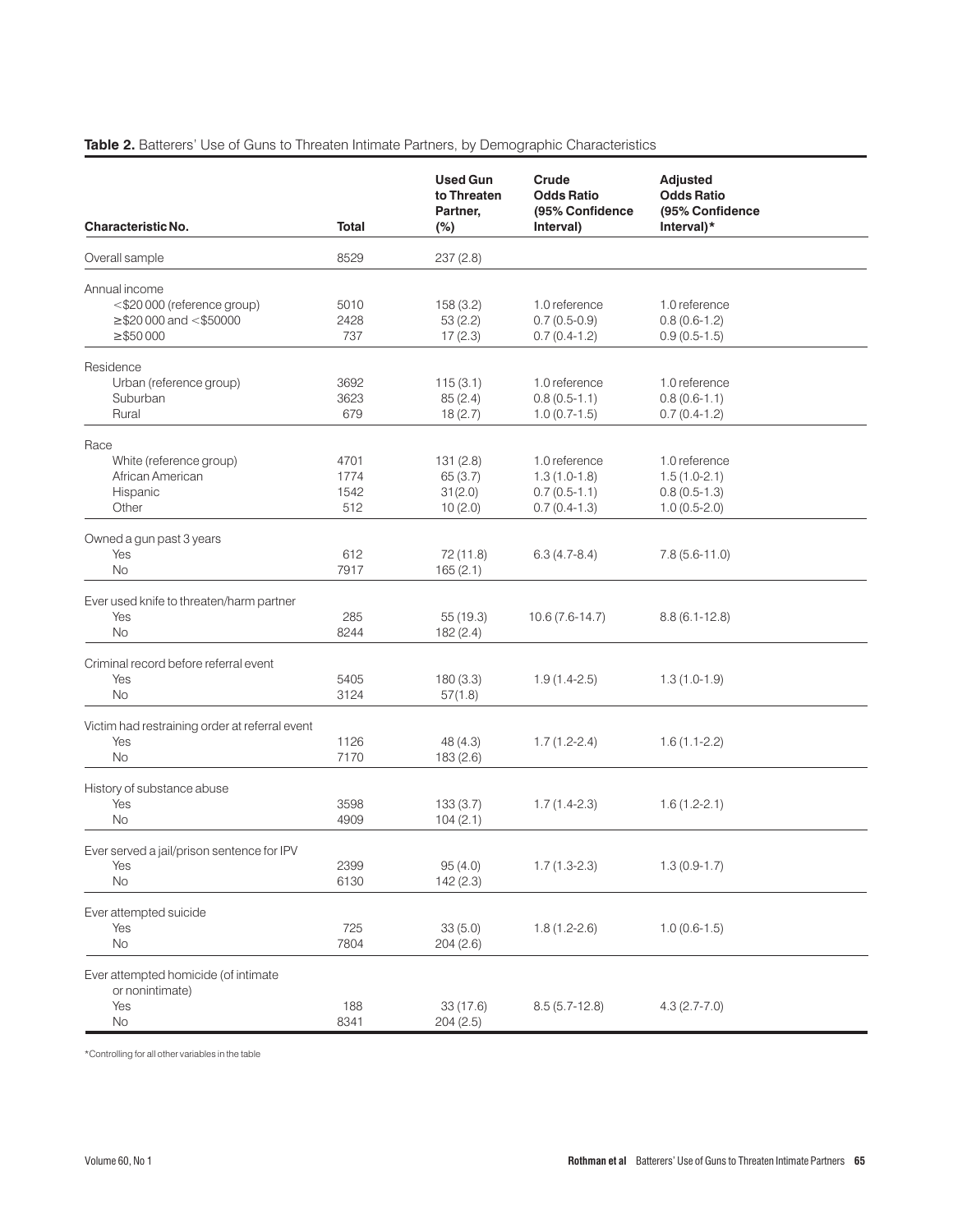threats to have also made gun-related threats. Seventy percent of the 23 individuals who owned guns and had made knife-related threats also made gun-related threats.

Batterers whose victims had filed restraining orders before their enrollment in the intervention program were 60% more likely to have used guns to threaten intimates than were batterers whose victim had not filed orders.

# **Discussion**

This is the first study to ask batterers directly about their use of firearms to threaten their intimate partners. The prevalence of gun ownership reported by batterers was somewhat less than the self-reported gun ownership among men in

Massachusetts – 7% and 17% respectively.15 The prevalence of gun ownership among batterers is likely to be much higher than 7% in Southern and Mountain states, where the prevalence of gun ownership among men can be as high as  $60\%$  to  $70\%$ .<sup>18</sup>

We found that 12% of batterers who owned firearms in the previous 3 years had used them to threaten their intimate partners. This may underestimate the true prevalence of gun threats in this population, because the most severely violent batterers (including those who have shot or pistol

whipped their partners) are likely to be incarcerated and thus unrepresented among this sample, and because many batterers might refrain from admitting such an event.

Batterers who owned guns in the previous 3 years were almost 8 times more likely to report having threatened their partners with guns than were those who did not own guns. Batterers who recently owned guns and non-gun-owners were equally likely to have made knife-related threats against intimate partners. Our finding that 3% of the sample had made knife-related threats against intimates is consistent with the lifetime prevalence of knife threats reported by domestic violence victims in a previous study, as is our finding of more gun threats than knife threats.<sup>3</sup> It is surprising that more batterers perpetrated gun threats than knife threats, particularly given the low prevalence of gun ownership in Massachusetts and that knives are legal and essentially universally available to batterers. We might expect an even greater disparity between gun and knife threats in states where guns are more widely available.

The fact that gun owners and non-gun-owners were equally likely to use knives may indicate that gun owners are not inherently more violent than those without guns, but that gun availability makes it easy for batterers to threaten their partners. Alternatively, it is possible that there is a more dangerous subtype of batterer who deliberately acquires firearms in order to engage in threatening behavior and that the gun-related threats substitute for threats that might otherwise have been committed with knives. Another possible explanation is response bias: Batterers who were willing to admit that they owned guns may also have been more willing to admit to making gun threats.

Those with histories of substance abuse or homicidal behavior were more likely to report having made gun threats than were those without such histories. These findings are

> consistent with previous studies that found substance abuse and previous criminal involvement were associated with the use of guns by batterers to kill or threaten to kill intimate partners.<sup>3,7,19</sup>

> Batterers reported using guns to terrorize their victims without physically injuring them (and in some cases without even displaying the weapon). These types of threats leave no visible trace yet may result in serious disability, such as post-traumatic stress disorder.<sup>9,20</sup> Court decisions about gun restrictions, restraining orders, and child custody in domestic violence

cases are often contingent on evidence of the use of physical force and direct or implied threats. The criteria for an implied threat should be expanded to include cleaning or handling firearms during disagreements or making gun-related threats against people, animals, or objects associated with the victim.

Our findings have relevance to batterer intervention program directors and other human service professionals who counsel batterers. Although batterers make gun threats infrequently, intervention practitioners should know that certain batterers may be at increased risk of threatening their intimate partners with guns. Counselors should provide information about legal restrictions on gun possession and proper means of relinquishing weapons during group sessions. Batterers' counselors should know that if their clients have been convicted of misdemeanor domestic violence offenses, it is a crime for them to possess firearms. Given the unique relationship of batterer intervention programs to probation departments, staff should consult with local law enforcement officials about their obligation to report this crime to authorities. Further, health care practitioners and all fam-

**Gun ownership was strongly associated with using a gun to threaten an intimate.**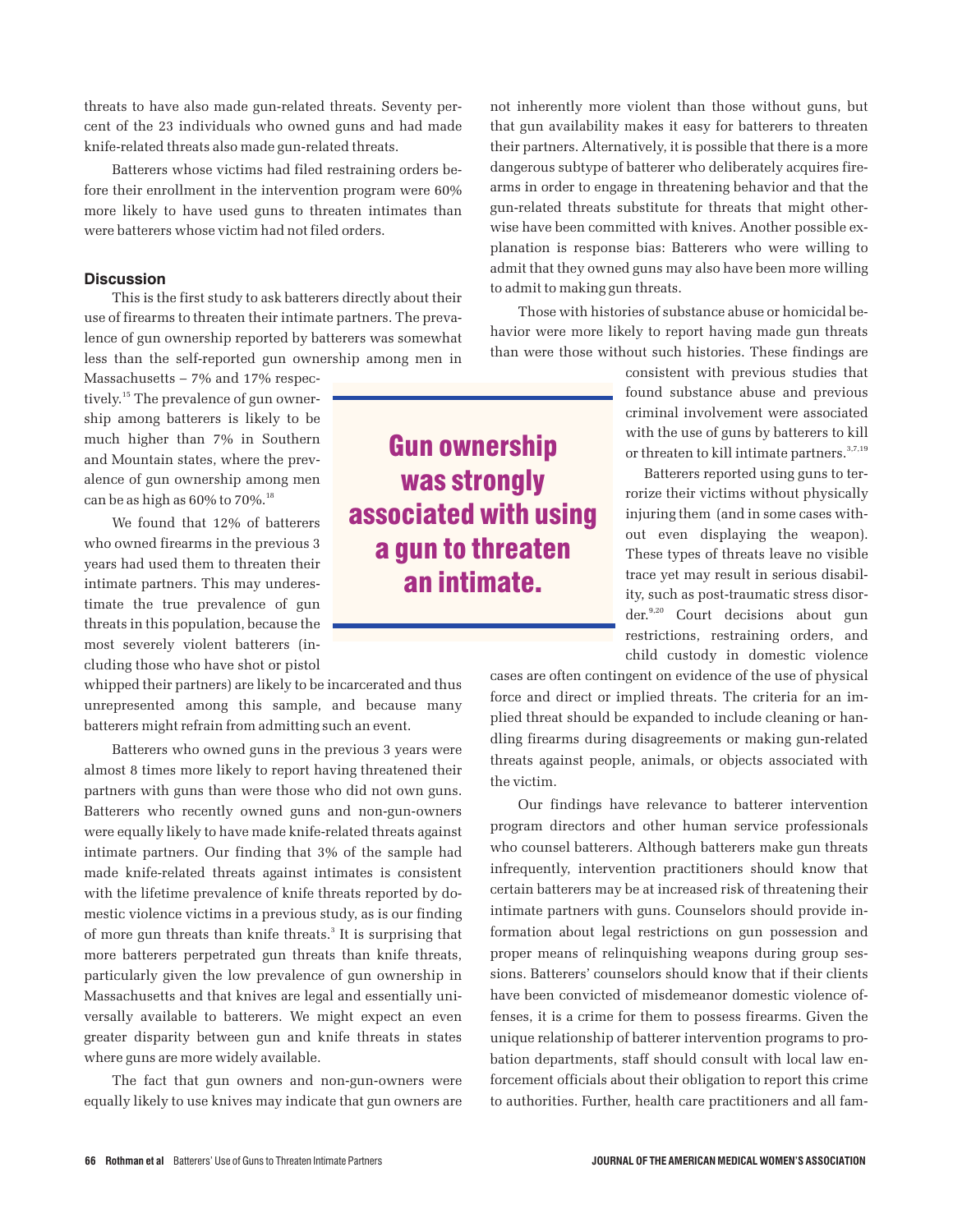ily violence interventionists should advocate for the consistent enforcement of legal proscriptions against gun ownership among batterers.

The Violent Crime Control Act of 1994, the US Gun Control Act of 1968, and the corollary 1996 Lautenberg Amendment made it unlawful for those subject to non-temporary domestic violence restraining orders or those convicted of misdemeanor or felony domestic violence crimes to possess firearms. However, the federal law does not require police or court officers to find out if convicted batterers possess guns or to collect them. In fact, courts do not have the authority to disarm abusers unless state legislation specifically permits them to. $21$  As a result, in many jurisdictions it is left to the

batterer to voluntarily relinquish firearms pursuant to conviction or the issuance of a protective order. This loophole may be one reason why, as of 2001, only 566 batterers in the United States had been prosecuted for violating the statutes.<sup>22</sup> Another weakness in the federal laws is that while they make it unlawful for batterers to *possess* firearms, there is no provision that prohibits batterers from *owning* firearms and simply entrusting them to someone else while they are subject to restraining orders. By 2000, roughly 30 states had enacted laws to

expand the federal prohibition to include ownership, but only 12 extended the prohibition to batterers subject to temporary as well as permanent restraining orders.<sup>23</sup>

There is reason to believe that legal interventions may make a difference. One study of laws requiring retail gun vendors to screen potential buyers for restraining orders determined that intimate partner femicides were reduced by as much as 11% in states where these laws had been implemented.<sup>23</sup> Even so, retail gun vendors are not the only source of firearms; in all but 18 states, batterers may buy guns from private sellers at gun shows, garage sales, and swap meets where background checks are not required.<sup>21</sup> The background check system itself is currently subject to deficiencies that can work to criminals' advantage. As of 2003, gun retailers in 31 states lacked the ability to distinguish batterers from others because they could not identify misdemeanor convictions for partner violence consistently through background checks.<sup>24</sup> Reasons for this include incomplete or unclear state record keeping, lack of automated systems, insufficient resources, and problems with the federal definition of domestic violence conviction. Another reason for the

**Federal law does not require police or court officers to find out if convicted batterers possess guns or collect them.**

failure of the background check system may be that domestic violence cases are misclassified. A recent study of domestic violence arrests made in Arizona from 2000 to 2002 found that 54% were misclassified, allowing some offenders to retain their firearms after arrest.<sup>25</sup>

This study was limited by several factors. First, all data came from self-reports. Although evidence suggests that survey responses about gun ownership are generally valid among owners of registered handguns,<sup>26</sup> it is possible that a higher than average proportion of this survey population owned unregistered guns and failed to report them, which might mean that results only pertain to legal gun ownership. In addition, batterers may have been hesitant to incriminate

> themselves by reporting recent gun ownership or their use of guns to make threats. Thus, the percentage of batterers who threaten their victims with guns in Massachusetts is probably higher than the estimates presented in this article.

> A second limitation is that the question about gun ownership asked about gun ownership during the previous 3 years only, and the 4 gun threat questions asked about incidents that may have occurred at any point in the perpetrator's lifetime. Batterers who owned guns 5 years ago and perpe-

trated a gun threat would have been classified as non-gun-owners for the purpose of this study, yet their gun threats would have been recorded. For example, the most severe offenders may have been incarcerated for the 3 years before program entry, making recent gun ownership impossible. This classification problem could lead to an underestimate of the true strength of the relationship between gun ownership and gun threats.

Third, the results of this study may not be generalizable to batterers nationally. All subjects were residents of Massachusetts, which has relatively stringent firearm ownership laws and where relatively few adults own firearms.<sup>27</sup> Moreover, all batterers in this sample were known to the state criminal justice system but not incarcerated. Batterers who avoid detection or who are imprisoned may differ from those who are adjudicated to attend community-based batterer intervention programs. The study sample was restricted to male batterers, so results may not apply to females who perpetrate intimate partner abuse. Fourth, although we have data on knife- and gun-related intimidation, we do not have information on other types of threats, the prevalence of re